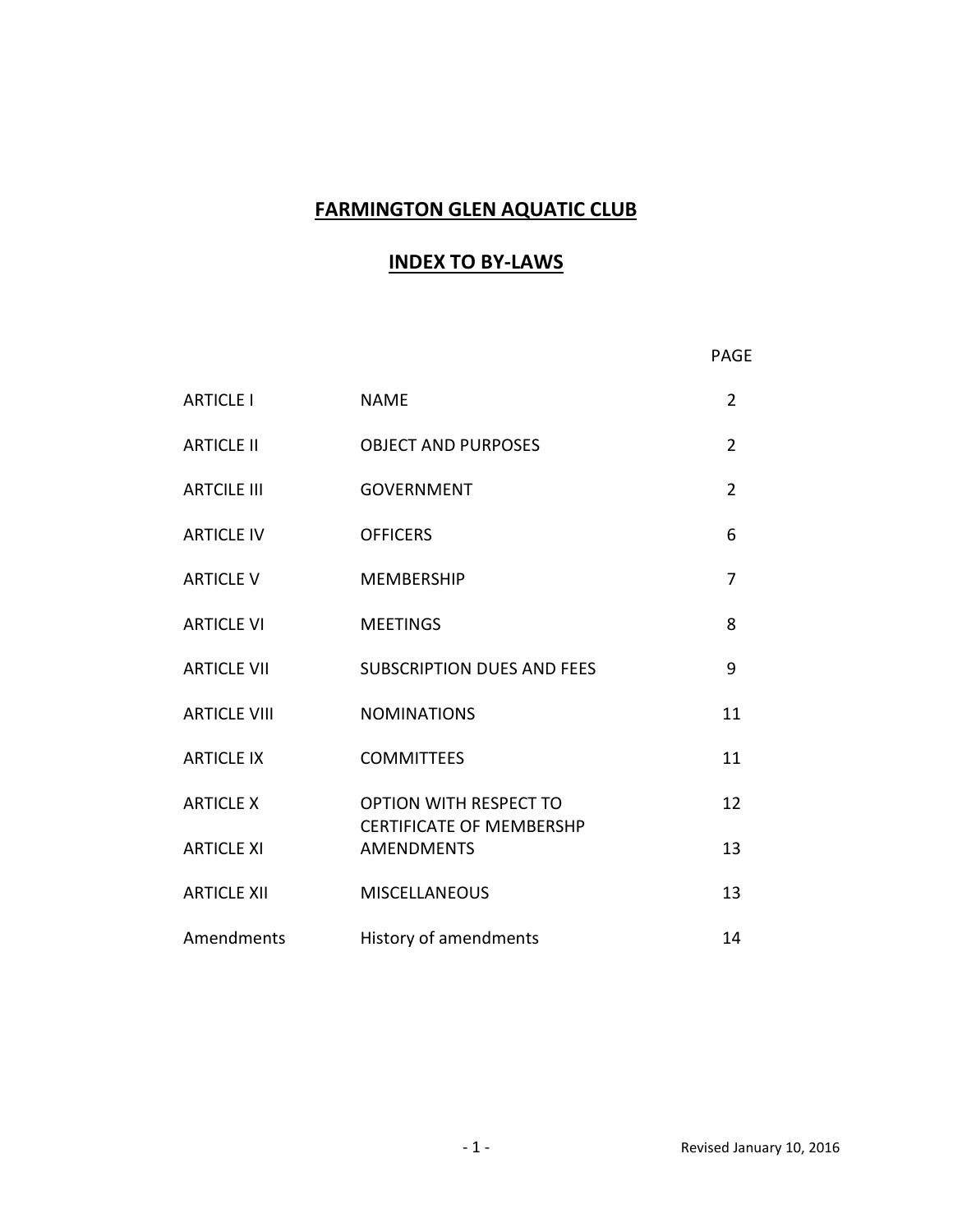## BY-LAWS OF

## THE FARMINGTON GLEN AQUATIC CLUB, INC.

### ARTICLE I

## NAME

 The name of this Corporation shall be the Farmington Glen Aquatic Club, Inc., a Michigan non-profit corporation (the "Corporation" or "Club").

### ARTICLE II

## OBJECTS AND PURPOSES

 The purposes for which this Club is formed is to construct, operate and maintain a private swimming pool organization for the use of persons desiring to become members therein. To rent, lease or own real estate therefor, or to rent, lease or own such properties, whether they be real, personal or mixed, as shall be required therefor. To conduct a non-profit operation for the benefit of its members, their families or guests.

### **ARTICLE III**

### GOVERNMENT

Section 1. The management and responsibility for operation of the Corporation shall be vested in a Board of Directors who shall be nine (9) in number.

Section 2. The first Board of Directors shall be nine (9) persons in number and shall consist of those persons elected as Directors at the first meeting of incorporators whose names are set forth in the Articles of Incorporation filed with the Michigan Corporation & Securities Commission.

 Section 3. The first Board of Directors shall continue in office until the second Tuesday of February 1963 or until after the Annual meeting of the membership, at which time an Annual election will be held to replace three of the original Directors, the one to be replaced to be determined by lot or by any other method or manner determined by the Board of Directors. That thereafter, an Annual meeting shall be held on the second Tuesday of February or as soon as practicable after the Annual meeting of the membership, and three Directors shall be elected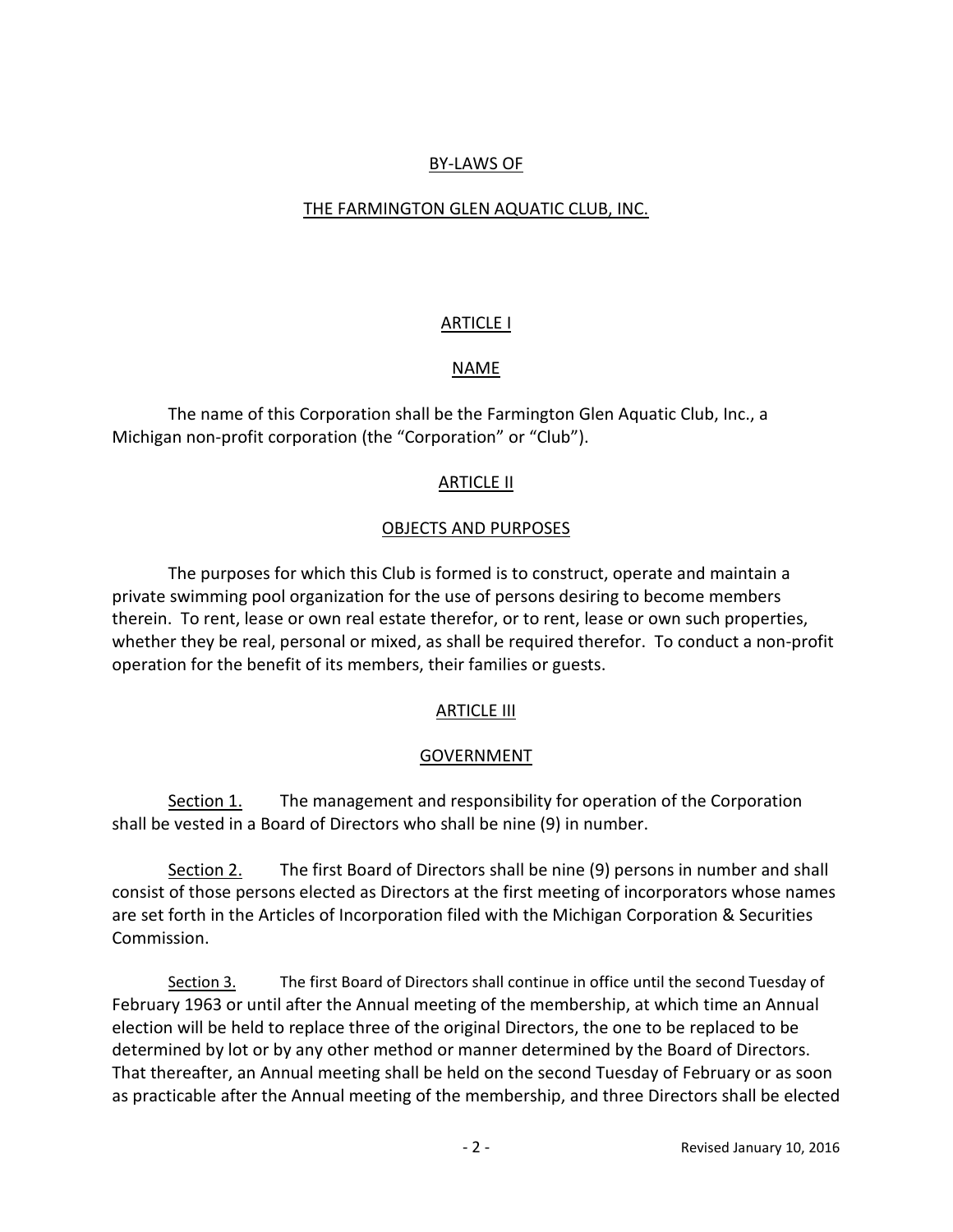to replace the three Directors retiring from office each year thereafter. All duly elected Directors shall serve or continue in office until their successors have been duly elected, and shall continue to exercise all of the powers and be subject to the responsibilities of a Director until such successors have taken office.

Section 4. The Board of Directors shall have the following powers and such other powers as are consistent with the Articles of Incorporation and the Statutes of the State of Michigan, but shall specifically do the following:

Shall be responsible for the governing and management of the affairs of the Corporation and shall make and amend rules for the operation of the Corporation and the management of its assets and property;

It shall appoint or elect such officers, managers, clerks, agents, servants, or employees, as it may deem necessary and shall fix their duties and compensation and shall have the power in its sole discretion to remove such persons from their office or appointment;

It shall have the power to establish compensation for the members of the Board of Directors;

It shall have the power to determine, impose or remit penalties for violations of the By-Laws and the Rules and Regulations of the Corporation;

It shall, from time to time as is hereinafter set forth, elect a President, Vice-President, Secretary, and Treasurer, and such officers shall hold their office for such period as may be fixed by the Board or at the pleasure of the Board;

It shall create such other and further offices as the Board shall determine to be necessary from time to time, and shall fix the period of office and the compensation therefore;

It shall form, constitute and appoint any standing committees and define the powers and duties of the same, and appoint any temporary committees for the carrying on or transaction of corporate affairs or business;

It shall fill any vacancy in the Board of Directors for the unexpired term thereof, by election or appointment as shall be determined by the Board;

Section 5. Each member of the Board, as a requirement for office, will have to hold a Class A or full membership and upon relinquishing of such membership shall automatically cease to be a member of the Board of Directors and a vacancy shall there upon be created in the Board.

Section 6. The Board shall designate the bank or depository in which the funds and assets of the Corporation shall be deposited or kept and shall determine the manner in which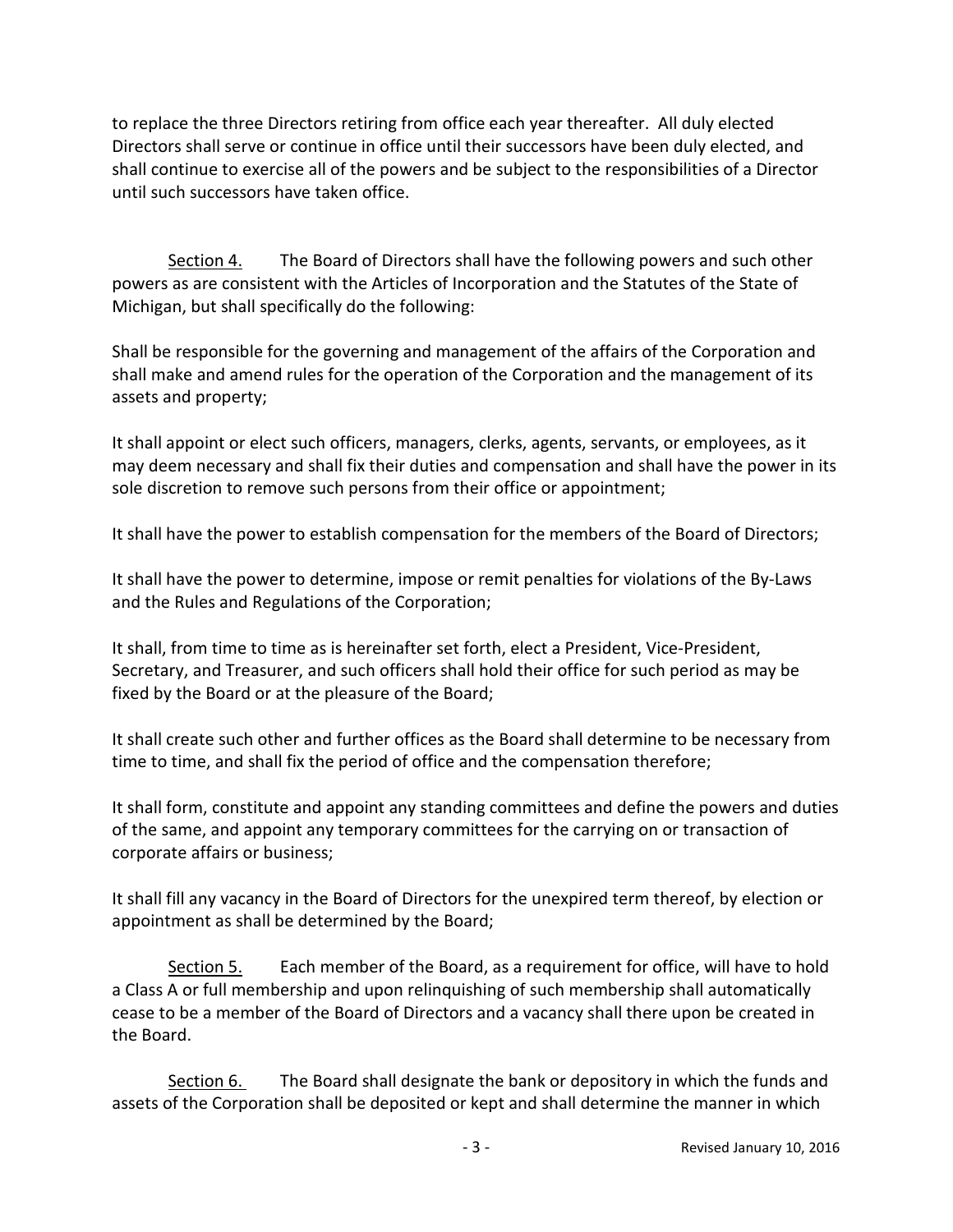checks, drafts, or other instruments for the payment of funds shall be executed and shall determine the number of signatures or counter-signatures required to authenticate said instruments.

Section 7. The Board shall require the Treasurer to conduct a financial review of the books of the Corporation before the date set for the Annual meeting, and to prepare and submit an Annual Statement of its financial position and shall require the Treasurer to submit such interim reports from time to time as it may see fit. The Board in its discretion may employ the services of disinterested or certified public accountants to review the books and to compensate them therefor.

Section 8. The Board shall determine and designate the form of Stock Certificate and/or Bond Certificates to be issued by the Corporation and the authentication thereof, the method of issuing and of transfer, assignment and redemption thereof.

Section 9. The Board shall meet not less than once each year and at such other times as they may by resolution determine, or when called by the President, or his representative in his absence, or an Exception meeting may be called upon written petition by not less than a majority members of the Board.

Section 10. A quorum for the conduct of business shall be a majority of the members of the Board, and if less than a majority members are present at a regular or Exception meeting, those attending shall have the power to adjourn the meeting to a later date. No member of the Board may designate any other member of the Board or any other person, to cast his vote either by proxy, assignment, voting trust, or in any other manner.

Section 11. No Director shall be removed from office except for cause, and any Director sought to be removed from office shall be entitled to have served upon him written specifications of the reasons for removal, at least five (5) days before any meeting scheduled for removal, and shall be entitled to a hearing before the entire Board and removal shall require a vote of two-thirds (2/3ds) of the Directors entitled to vote, excluding the vote of the Director sought to be removed. In the event of removal, any Director so removed shall have a right to appeal to the entire membership to review his removal and a Special meeting shall be called, notice of which shall be given to the entire membership entitled to vote at least one week before the scheduled date of such Special meeting, and the decision of the Board of Directors removing said Director shall not be reviewed except that a majority of the members present at said Special meeting shall vote to review the decision and it shall require a vote of two-thirds (2/3rds) of the members present at such meeting and entitled to vote to reinstate said Director.

Section 12. The By-Laws of the Corporation and the Rules and Regulations enacted or adopted shall be interpreted by the Board of Directors, but in the event of a disagreement on interpretation of Rules, any member feeling himself aggrieved shall have the right to appeal to the membership at any Special or Annual meeting.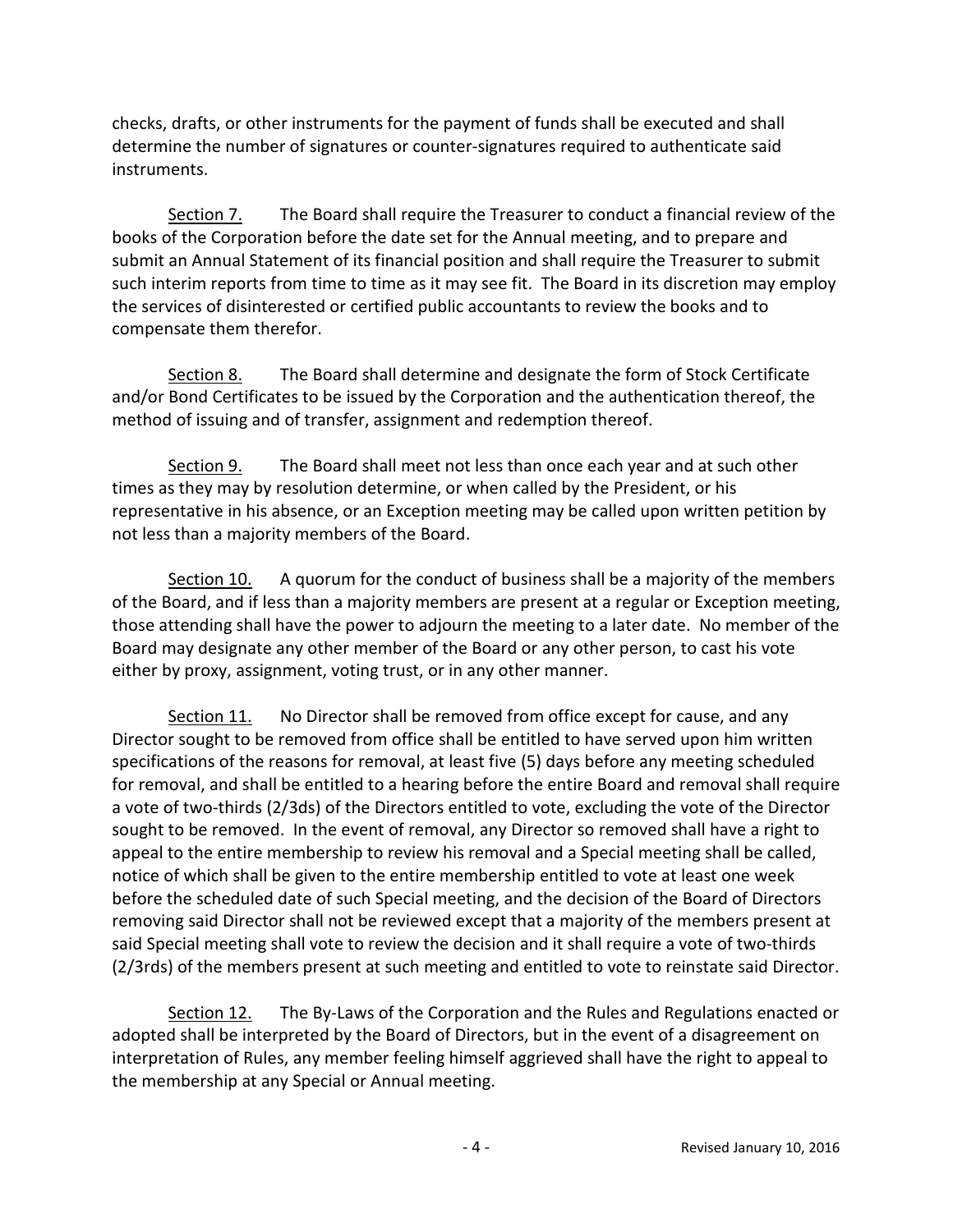Section 13. A member may serve on the Board of Directors for a maximum of two three year elected terms, after which time, the member must remain off the Board of Directors for one year before being elected again. If a member is appointed to the Board of Directors to fill an unexpired term, the duration of that unexpired term shall be in addition to the two three year terms.

## ARTICLE IV

#### **OFFICERS**

Section 1. The officers of the Corporation shall be a President, Vice-President, Secretary, and Treasurer, and any other officers deemed necessary by the Board of Directors and created by them by appropriate resolution. The officers shall be elected annually by the Board of Directors at the last meeting prior to the Annual meeting of the membership. The President and Vice-President must be elected from among the membership of the Board of Directors or the member ship at large. Such officers duly elected shall hold office until the next Annual meeting when their successors take office unless sooner removed by the Board of Directors.

 Section 2. The President shall be the chief executive officer of the Corporation and shall preside at all meetings of the Corporation and the Board of Directors. He or she shall appoint all standing committees of the Corporation subject to confirmation of the Board of Directors, and he or she shall appoint all special or temporary committees from time to time as may be required. The President shall be responsible for the submission of all required reports or filings with federal, state, and local governmental entities. The President shall be an exofficio of all committees and entitled to one vote at all meetings of such committees.

Section 3. The Vice-President shall act as President in the place and stead of the President during the latter's absence or inability to act or when a vacancy shall exist in the office of President. The Vice-President shall exercise such additional duties and responsibilities as may be assigned to him by the President of the Board of Directors.

Section 4. The Secretary shall keep all minutes of meetings of the Board of Directors and of meetings of the membership and shall be the custodian of all corporate records except the financial records and shall maintain permanent files of all documents relating to the history or affairs of the Corporation and shall perform such other duties as may be designated from time to time by the President or Board of Directors. The Secretary shall have charge of all notices and correspondence with members and other persons having business with the Corporation, and shall maintain a complete file of all such correspondence and of mailing lists for permanent retention in the Corporate records.

Section 5. The Treasurer shall be charged with the responsibility for maintaining the financial books of the Corporation and all records pertaining thereto and he or she shall, upon direction by the Board of Directors, pay all bills, invoices, vouchers and other obligations of the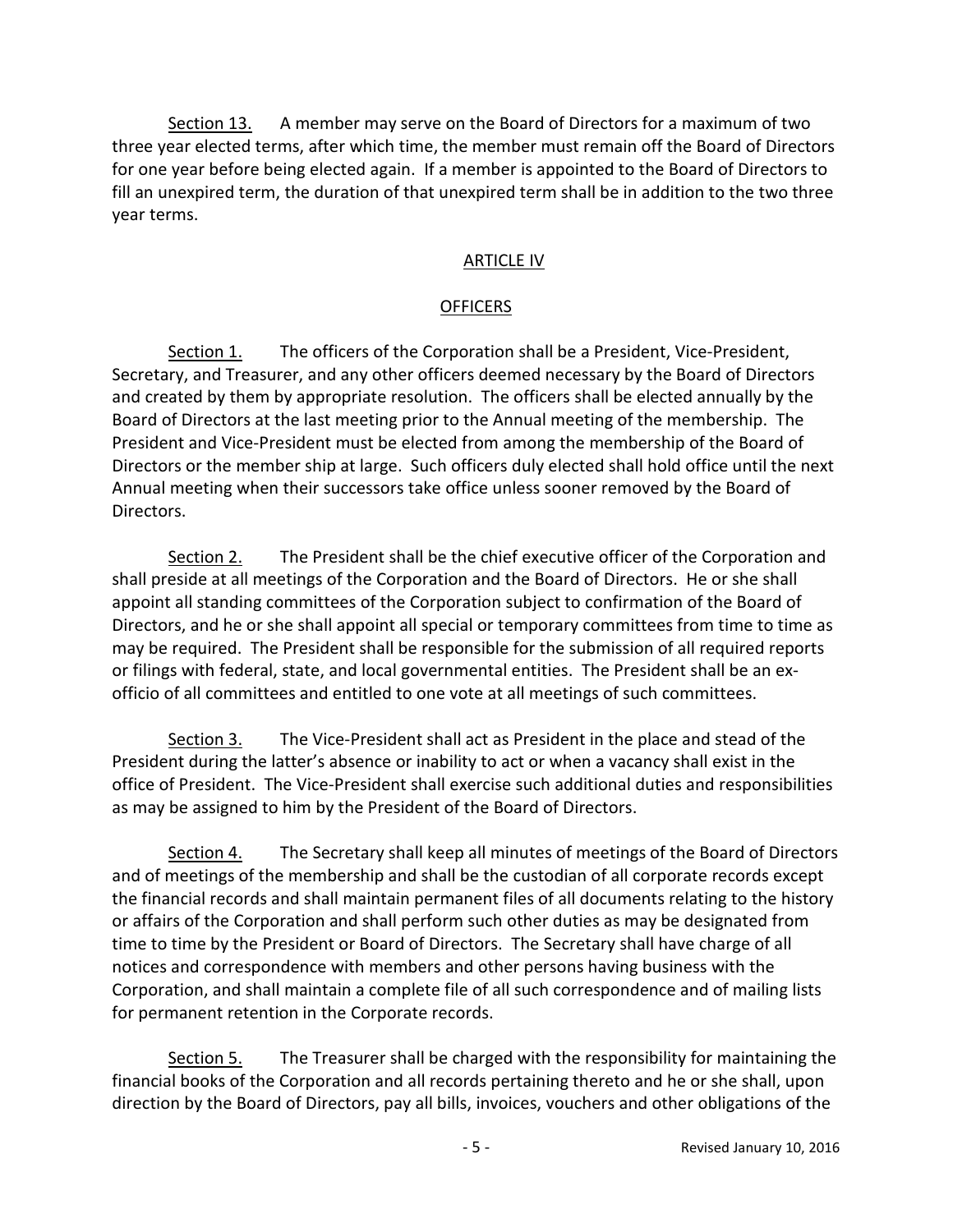Club and shall maintain records of such payment. He or she shall maintain records of receipts of all monies and other assets coming into his hands for the account of the Corporation and shall maintain suitable vaults or depositories for such records and shall not disburse any monies or dispose of any assets except with the express permission of the Board of Directors or membership. He or she shall be the head of the Financial Committee of the Corporation and he or she will maintain a bond in an amount to be determined by the Board of Directors to indemnify the Corporation against loss for any mis-feasance, non-feasance or mal-feasance on his part.

Section 6. That the Board of Directors may remove any officer from office at its pleasure and replace the officer so removed with another appointee, and if a vacancy shall occur in any of the offices by reason of death, illness, absence or any other reason, the Board of Directors may fill such office for the unexpired term thereof, and such appointee shall serve until the next election or until a successor has been duly qualified and taken office.

## ARTICLE V

## MEMBERSHIP

Section 1. There shall be the following classes of membership: Class A, Associates and Special.

Class A shall be a household comprised of one or two adults and children age twenty-four (24) or younger, residing in the same household.

Special shall be an adult person living in the household of a Class A member.

Associate members are former Class A members that meet the following requirements:

- 1) Such member must have been a Class A member for not less than 10 years and currently living alone.
- 2) Such member must have surrendered their Certificate of Membership to the Club for a full refund of bond fees.
- 3) Such member must pay annual dues equal to ½ the annual dues of Class A members.

Section 2. Requirements: A Class A membership shall be one in which a household subscribes to membership, at the original subscription cost, and is issued a Certificate of Membership, or acquires a Certificate of Membership after the original subscription has closed by paying the cost as set by the Board of Directors. Special membership shall be issued to any applicant fulfilling the requirements hereinbefore set forth, but shall terminate upon the Special member leaving the household of the Class A member. Special membership may also be extended to persons not qualifying under other classes or membership, as the Board of Directors shall determine.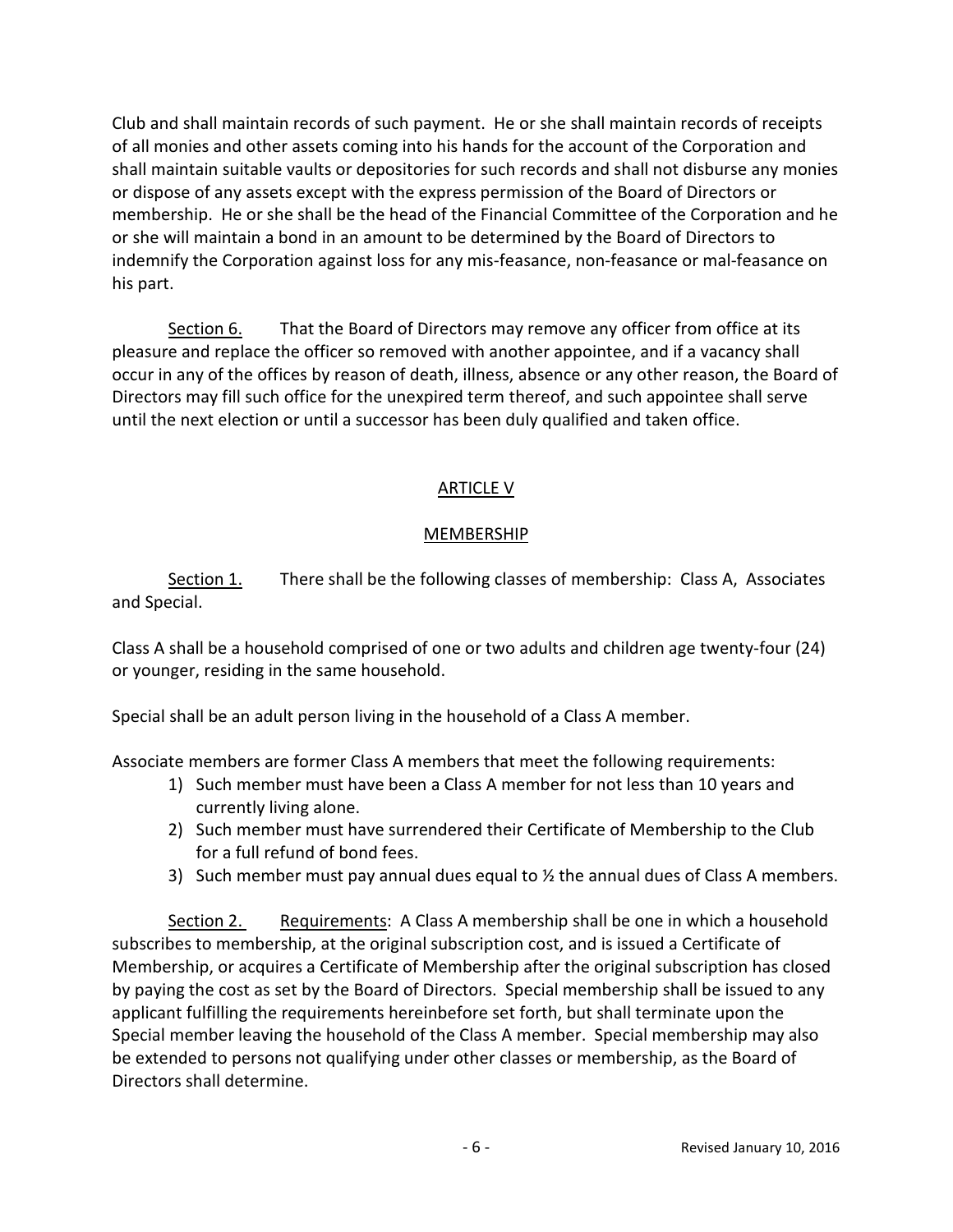Section 3. Suspension or Expulsion: Any member of any class, for cause and after having been given an opportunity for a hearing, by notice of not less than ten (10) days, may be suspended for a period of three (3) months by a vote of a majority of the Board of Directors present at any regular or Exception meeting thereof; or may be expelled by a vote of two-thirds (2/3rds) of the Board of Directors at a regular or Exception meeting thereof.

 Cause for suspension or expulsion shall consist of a breach of the By-Laws, or the Rules and Regulations of the Club and pool, conduct unbecoming to a lady or gentleman, or conduct as exhibited in any act or acts is, in the opinion of the Board of Directors, likely to endanger the welfare, interest, or character of the Club. Such activities include, but are not limited to: vandalism, harassment of staff or other members, conduct that jeopardizes the Corporation's ability to participate in the NSSL, or reciprocity agreements, and violation of any law of the State of Michigan or City of Farmington, Michigan.

Each member of the Board of Directors shall have the power to, and the Board of Directors may delegate to the Chairman of the Pool Committee, the Pool Manager, or both the power to, suspend pool privileges to any member for a period of not exceeding seven (7) days for violation of the Rules and Regulations governing use of the pool. A written report of such suspension and the reason therefore shall be submitted to the Board of Directors within twenty-four hours.

Section 4. Applications: All applications shall be in writing on a form to be prescribed by the Board of Directors and the requirements for membership, except as set forth in the By-Laws, shall be set forth in a resolution adopted by the Board of Directors. All applications shall be submitted to the Membership Committee, and shall require a vote of a majority thereof for approval. If an application is not approved, then either at the request of the applicant of by request of a member of the Board of Directors, the decision of the Committee may be reversed and over-ruled by a majority vote of the Board of Directors present to vote at a regular or Exception meeting.

Section 5. Pool Privileges: Upon special occasions, or for special reason, the Board of Directors may, from time to time, extend pool privileges for a limited time, to certain persons or groups.

The Board of Directors shall empower the Pool Committee to adopt rules and regulations for the use of the pool and facilities by members and their guests, but may amend or change such rules and regulations at their discretion.

Section 6. Limitations: The membership shall be restricted to a maximum of 360 Class A memberships, but the number of memberships authorized may be changed by a unanimous vote of the Board of Directors at a regular or Special meeting or by a two-thirds (2/3rds) vote of the membership present and entitled to vote at any Annual or Special meeting upon proper notice given to all members qualified to vote.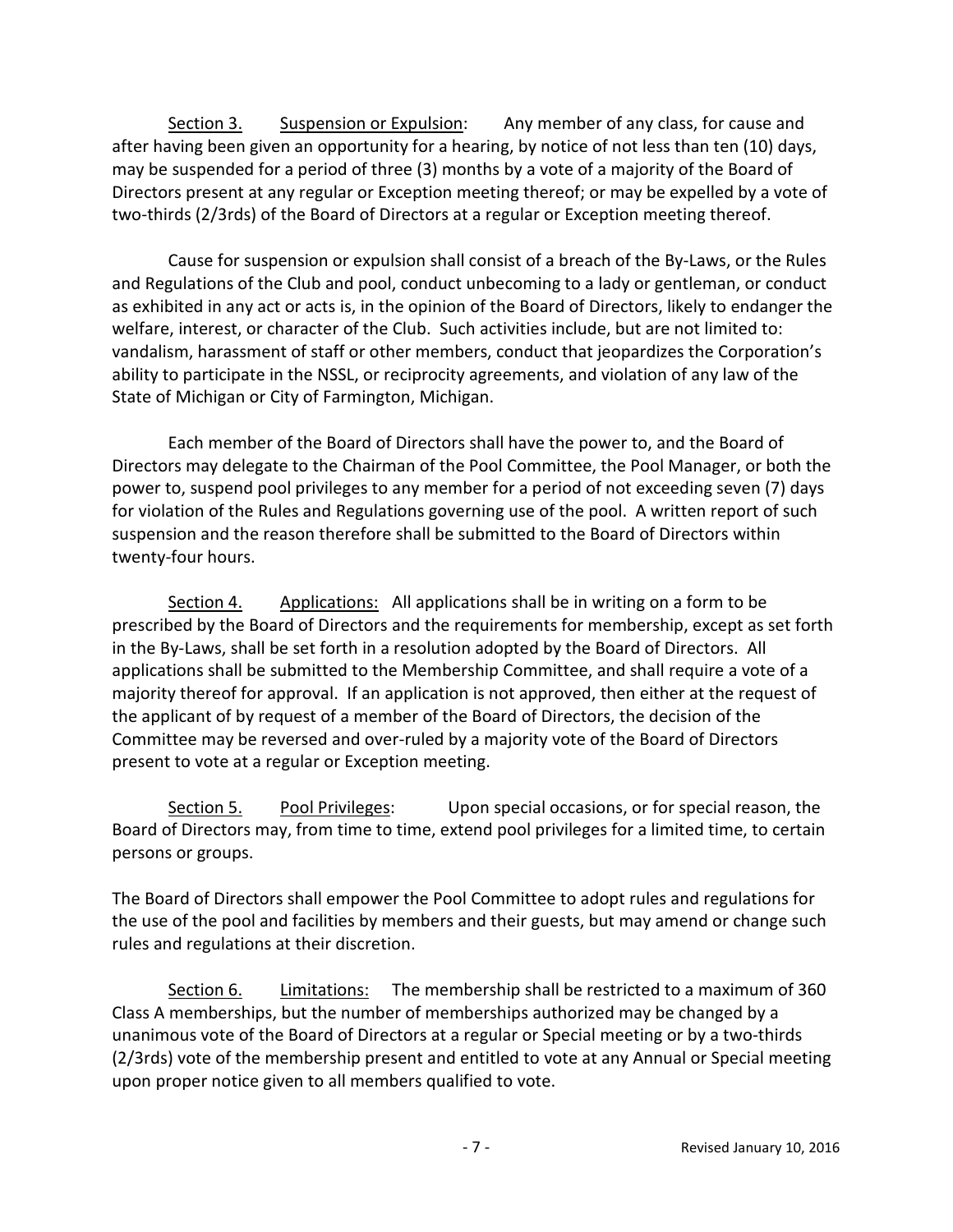Section 7. Each member shall be responsible for notifying the Secretary of any change of address or other personal information maintained by the Corporation. The Corporation shall not be liable for a failure to properly invoice a member or for any subsequent bond forfeiture as a result of the Corporation's inability to contact the member at the last address of such member as shown on the books of the Corporation.

Section 8. Special Terms Applicable to Associate Members. Associate members shall not be entitled to vote at any Annual or Special meeting. In the event an individual returns to the Associate member's household, such member is no longer eligible for an Associate membership, and shall be, at the Associate member's election, be placed in the first position on the waiting list for Class A membership. Associate memberships may be eliminated by the Board of Directors at the Board of Director's sole discretion.

Section 9. Other Requirements. Any property of the Club broken or damaged by a member of any class, or his guest, shall be promptly paid by such member. No person shall take any article belonging to the Club. The Club assumes no responsibility, and members (of any class) or their guests can have no claims against the Club, for the property of members of any class, or any guest, which may be brought into or left in the Club buildings or on the grounds

## ARTICLE VI

# **MEETINGS**

Section 1. The Annual meeting of the Corporation shall be held during the third full week of March or at a date so designated by the Board of Directors. The first Annual meeting in 1962 shall be at such time and place as the Board of Directors shall determine. Notice of such Annual meeting shall be given in writing to all members in good standing not less than ten (10) days before the scheduled time of such meeting, except the first Annual meeting in 1962, and then (10) days notice of such meeting shall be sufficient notice.

Section 2. The Annual meeting shall be for the purpose of electing Directors according to the method and procedure as elsewhere set forth in these By-Laws and for the purpose of having reports presented by the Board of Directors and officers showing the financial status of the Club and for the presentation of such other reports by the Directors and officers and committees as will fully apprise the membership of the current status of the Club and the activities undertaken and accomplished during the previous year.

Section 3. Special meetings of the entire membership may be called by the Board of Directors upon fifteen (15) days written notice to all of the membership. Upon application in writing to the Board of Directors, by not less than twenty-five (25) members in good standing requesting a Special meeting, such meeting shall be called by the Secretary at the direction of the President, and not less than fifteen (15) days written notice shall be given to all members in good standing, and the application and notice shall state the purpose for which the Special meeting is requested to be convened and the agenda to be discussed thereat and no other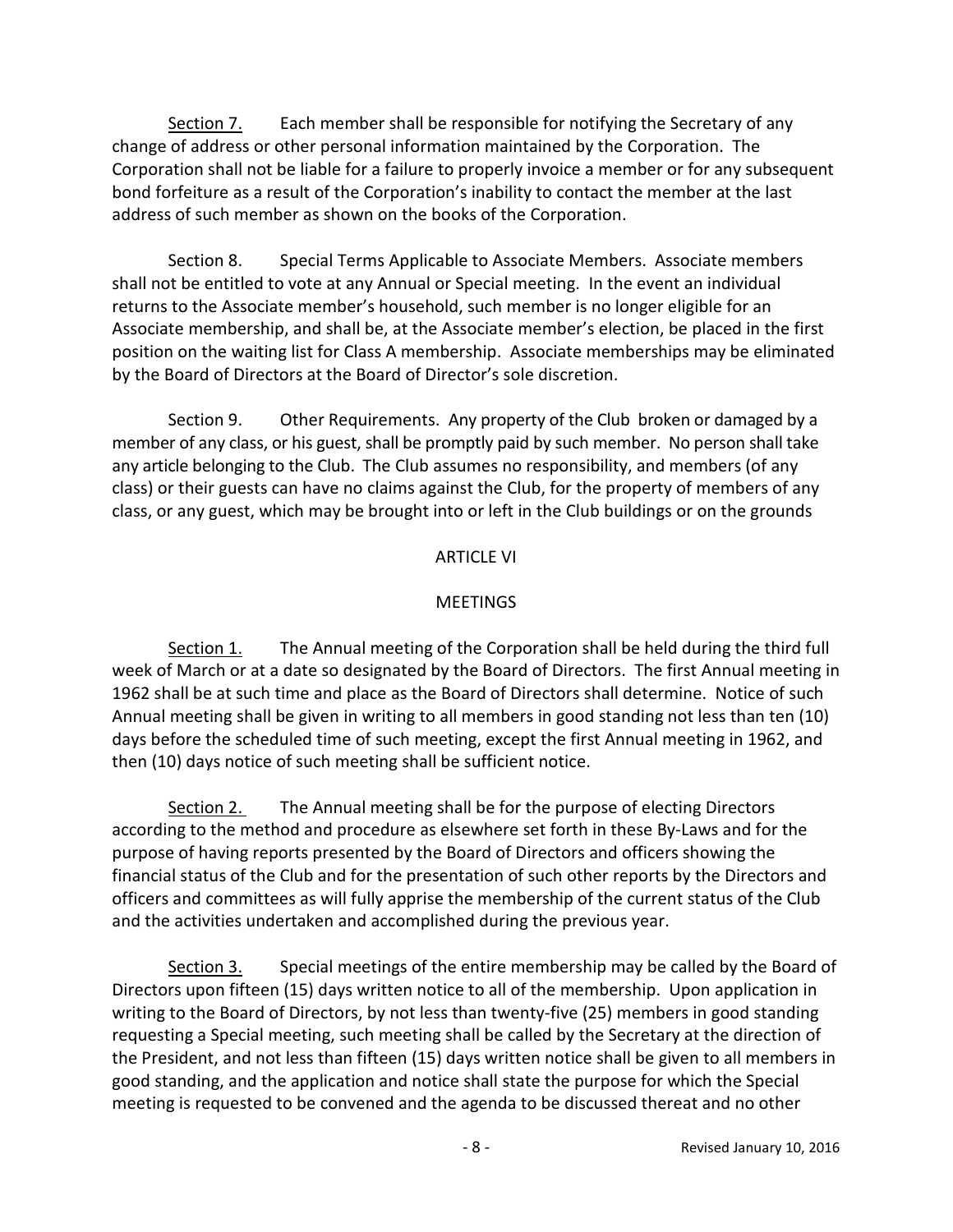matters will be discussed except upon unanimous approval at the meeting of the membership present and qualified to vote.

Section 4. Only those members in good standing shall be entitled to vote at any Annual or Special meeting and such member may vote by written proxy tendered to the Secretary of the Corporation, which proxy shall designate the party to whom the proxy is given, and such proxy must be accepted by the Secretary of the Corporation upon comparing the signature or verifying the signature with the records of the Corporation or any other suitable means.

Section 5. A quorum of the members in good standing at any Annual or Special meeting shall be ten per cent (10%) of such members.

Section 6. Regular meetings of the Board of Directors shall be as is elsewhere set forth in these By-Laws, or as the Board of Directors may by resolution determine, but there must be at least one Annual meeting of said Board of Directors.

Section 7. All amendments to the By-Laws must be presented in writing to the Secretary not less than fifteen (15) days before the scheduled timed of any Annual or regular meeting and if not so presented, such amendment shall not be placed on the agenda nor acted upon.

Section 8. Notices of meetings, either Annual or Special to the last address shown on the books of the Corporation to each member in good standing shall be sufficient notice of such meeting, but the presence of any member at an Annual or Special meeting shall constitute a waiver of such written notice.

Section 9. Absentee ballots to be used for the election of Directors or other officers to be voted upon, at the Annual meeting, shall be provided to members at their request or by action of the Board of Directors. Ballots shall be enclosed in a second envelope addressed to the Secretary of the Club and verified by the signature of the member submitting the absentee ballot. Ballots must submitted by the time scheduled for the Annual meeting.

# ARTICLE VII

# SUBSCRIPTIONS, DUES AND FEES

Section 1. All persons desiring a Class A membership shall submit an application for membership to the Board of Directors, and shall pay a subscription price of Five Hundred Fifty (\$550.00) Dollars either at the time of making application or as the Board of Directors shall prescribe. No Certificate of Membership shall be issued until the application has been approved and the subscription fully paid, and no applicant shall have any rights and privileges of membership until such subscription be fully paid and Certificate of Membership issued. If an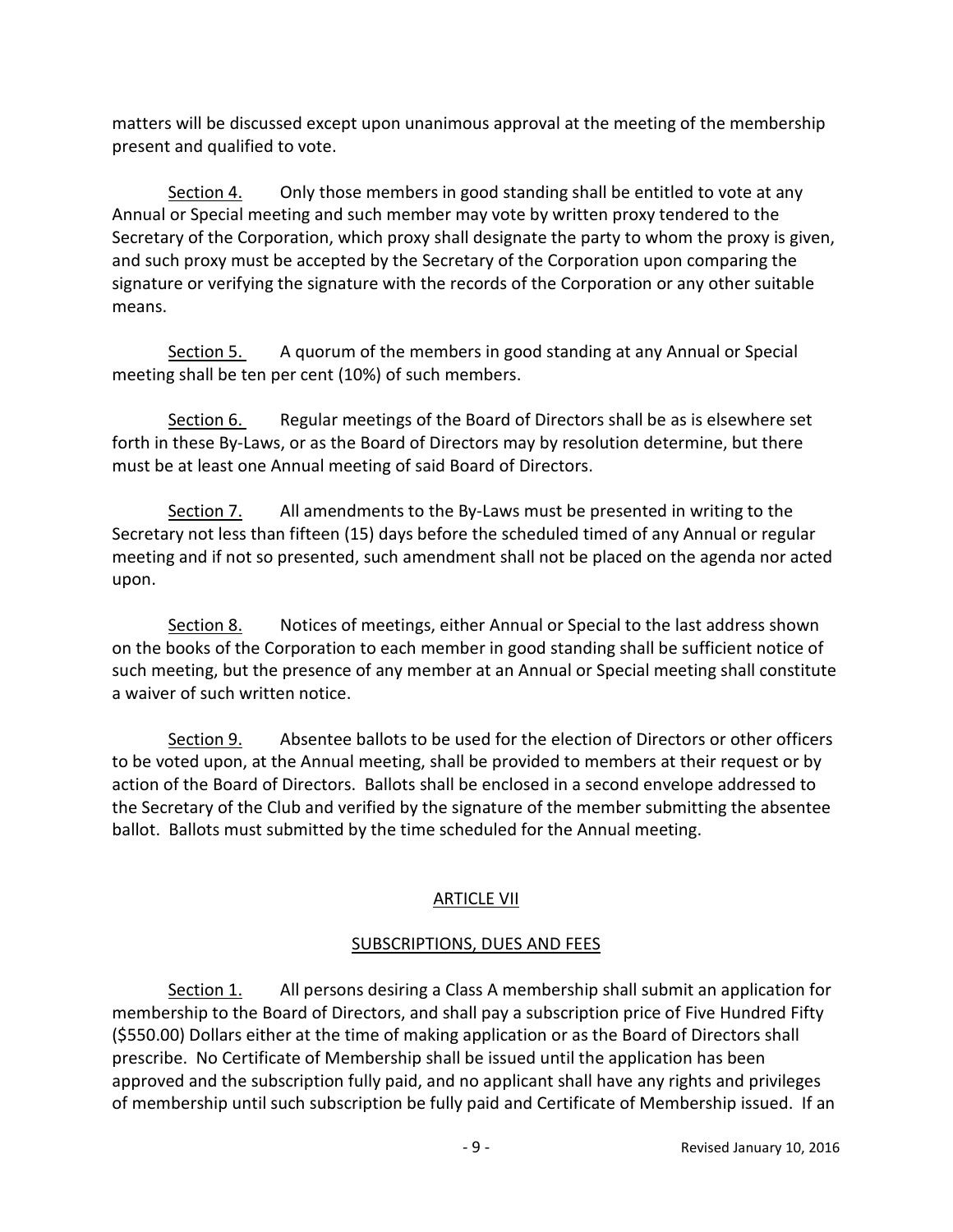application is rejected for any reason, the subscription money, or any part thereof, paid in shall be promptly refunded.

Section 2. The membership dues for the first year of operation of the pool shall be Fifty (\$50.00) Dollars and thereafter shall be set by the Board of Directors, in their discretion, in sufficient amount to operate the Corporation.

Section 3. No special assessments may be levied by the Board of Directors except upon approval of two-thirds of the membership present at a Annual or Special meeting and entitled to vote or upon unanimous vote of the Board of Directors at a regular or Exception meeting.

Section 4. Payment of dues, special assessment or other charges shall be due and payable upon the  $10<sup>th</sup>$  of the month next succeeding the determination of such dues, assessments or charges, and if not paid, such membership shall be construed delinquent and be subject to suspension by the Board of Directors, either automatically or in such manner as the Board may determine, and upon suspension and during suspension, such membership shall not be entitled to any of the rights and privileges of membership. Delinquent members may be reinstated upon payment of all such dues, assessments, and charges, or at the discretion of the Board of Directors. If the delinquency continues for a period of two (2) months, then the Board of Directors may notify the delinquent member that the membership may be forfeited and take such other and further action as is provided in the By-Laws. No application for sale or transfer of a membership shall be honored while such membership is delinquent in payment of dues, assessments or charges, and such indebtedness shall constitute a lien and charge against the share or interest of such membership, and such indebtedness shall be fully discharged before any sale of transfer be permitted, except that after the period aforesaid, the Corporation may, at its option, cancel the membership and pay the delinquent member the difference between the subscription price and the indebtedness. Such cancelled membership may then be reissued to any other qualified applicant.

Section 5. No membership which is delinquent shall be permitted to vote at any Annual or Special meeting.

Section 6. No dues shall be refunded except at the discretion of the Board of Directors.

Section 7. Members shall be responsible for the payment of all charges, debts or damages charged to or incurred by any member of the family included in such membership and for all quests under such membership.

Section 8. In the event of a voluntary cessation of corporate existence or operation of the Club, the dissolution of the Corporation and distribution of assets shall be in accordance with the Statutes of the State of Michigan.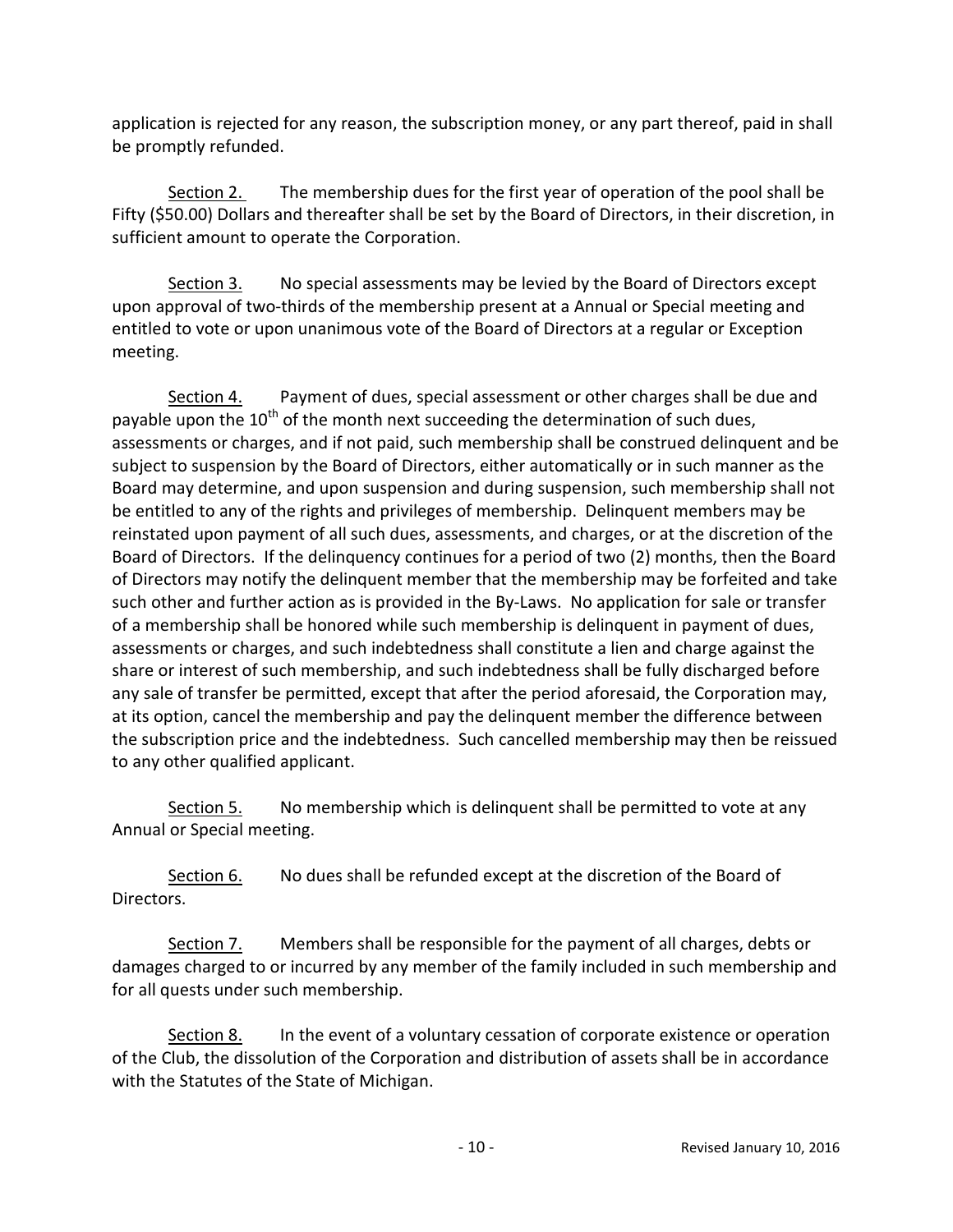Section 9. All dues, assessments and charges shall be exclusive of any taxes, excise or otherwise, imposed by Federal, State or local governments, which, if imposed, shall be paid by the Club and collected from the individual members in the same manner as dues, assessments and charges, and failure to pay such taxes shall constitute a delinquency in the same manner as is hereinbefore defined in Section 4, of this Article.

Section 10. Members desiring to sell memberships will be refunded full dues if the Club is successful in selling their membership before the opening of the Club for the current season, or one-half (1/2) of their membership dues if the Club is successful in selling their membership on or before July 15.

## **ARTICLE VIII**

## NOMINATIONS

Section 1. There shall be a standing committee known as the Nominating Committee which shall be composed of five (5) members in good standing of the Club. Three (3) members shall be elected at the Annual meeting and the remaining two (2) shall be appointed by the Board of Directors not less than ninety (90) days before the scheduled date of the Annual meeting of the Club. If any vacancy shall occur in the Nominating Committee, such vacancy shall be filled by a majority vote of the remaining Committee members.

Section 2. The Nominating Committee shall meet at least once annually not less than sixty (60) days before the scheduled date of the Annual meeting and shall deliberate and select a slate of candidates consisting of not less than twice the number of the vacancies to the filled. Such slate shall be forwarded to the Secretary in writing in sufficient time to enable the Secretary to include such slate with the notice of the Annual meeting required elsewhere in these By-Laws.

Section 3. Nominations of candidates other than those selected by the Nominating Committee may be made in writing, signed by not less than ten (10) members in good standing of the Club; must be submitted to the Secretary of the Club not less than fourteen (14) days prior to the Annual meeting of the Corporation. Such candidates names shall be placed in nomination together with the names of those selected by the Nominating Committee.

### ARTICLE IX

### **COMMITTEES**

Section 1. The standing committees of the Club shall be: Pool and Grounds; Membership; Finance; Nominating;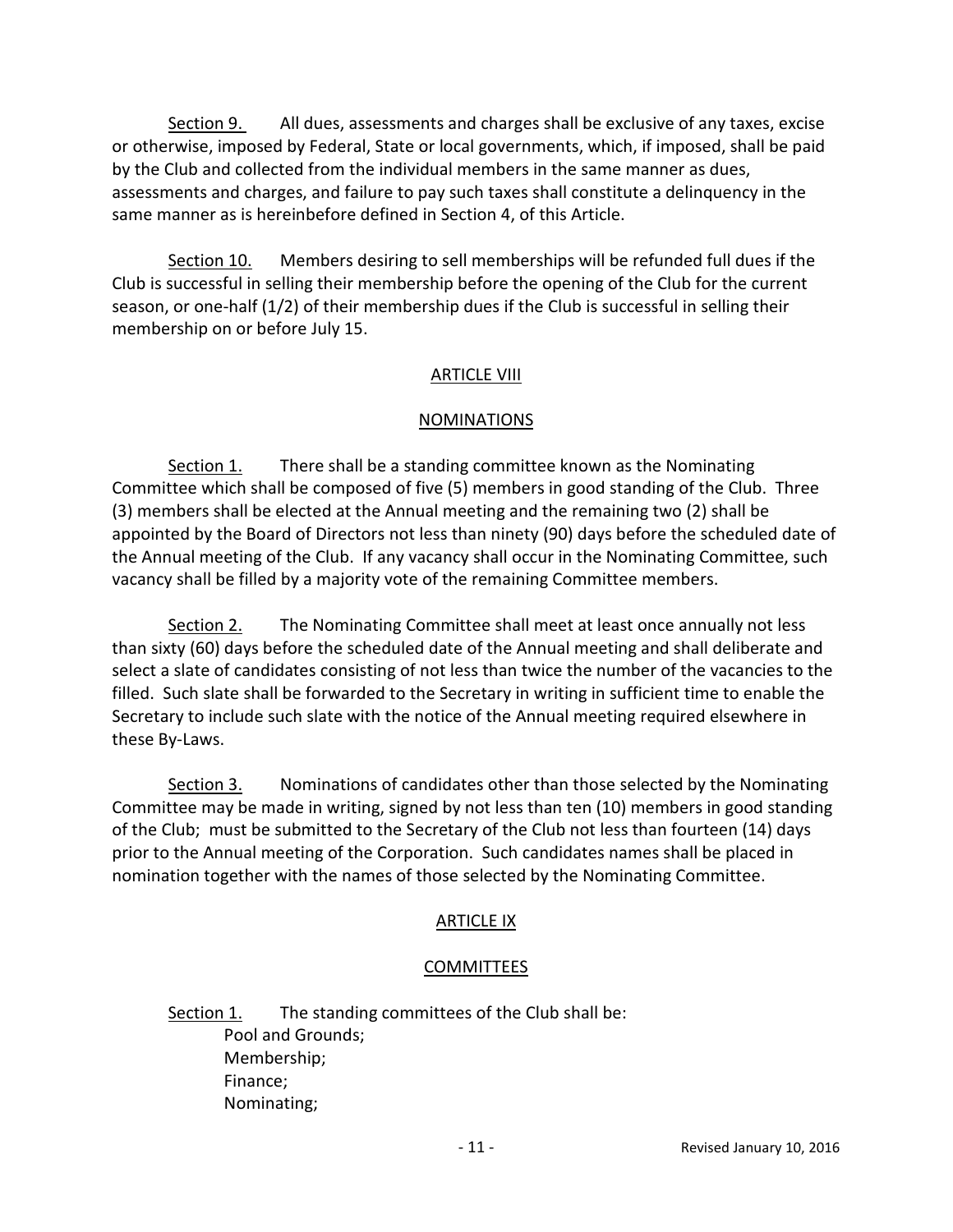Swim Team.

Section 2. The Board of Directors may from time to time, in their discretion, designate and create such other standing committees as necessity may dictate.

Section 3. Each committee may adopt rules and regulations appropriate to the carrying out of its functions, but such rules and regulations shall in all cases be subject to approval of the Board of Directors and shall not conflict with the By-Laws or resolutions in force.

Section 4. The Finance Committee shall act in concert with the Treasurer of the Club and shall assist him in the preparation of the annual report to the membership and shall give such other and further assistance as the Treasurer may require or as the Board of Directors may from time to time direct.

Section 5. The Pool and Grounds Committee shall exercise general supervision of the pool and grounds and shall recommend such rules and regulations for approval by the Board of Directors as will accomplish the orderly and efficient use and enjoyment of said facilities.

# ARTICLE X

## OPTION OF CORPORATION WITH RESPECT TO CERTIFICATE OF MEMEBERSHIP

Section 1. In the event that any holder of a Certificate of Membership shall desire to sell or transfer the certificate evidencing a membership in the Corporation, such certificate holder shall deliver to the Corporation a written notice to that effect. Upon receipt of such notice, the Corporation shall have the option for thirty (30) days after receipt of said notice, to purchase or transfer the certificate of said offering member at the original subscription price. In the event that the Corporation does not exercise its option within the said thirty-day period, the member desiring to sell or transfer may sell or transfer said certificate to any person but the Corporation shall have the additional right to be informed of the sale price and within a period of five (5) days to match said sale price, and if the Corporation shall offer to match said sale price, the selling member shall thereupon sell, transfer and assign to the Corporation the said Certificate and shall be compensated in cash by the Corporation simultaneously. If the Corporation does not match the selling price within the designated period or does not pay the money, the selling member shall have the right to sell, transfer, or assign the said Certificate to the purchaser, but such purchaser shall be subject to qualifying as a member under the rules of membership, and in the event that such purchaser shall not be able to qualify, then the Corporation shall have the right to refuse to transfer said membership on the books of the Corporation, but the Corporation shall at all times observe the rules and regulations pertaining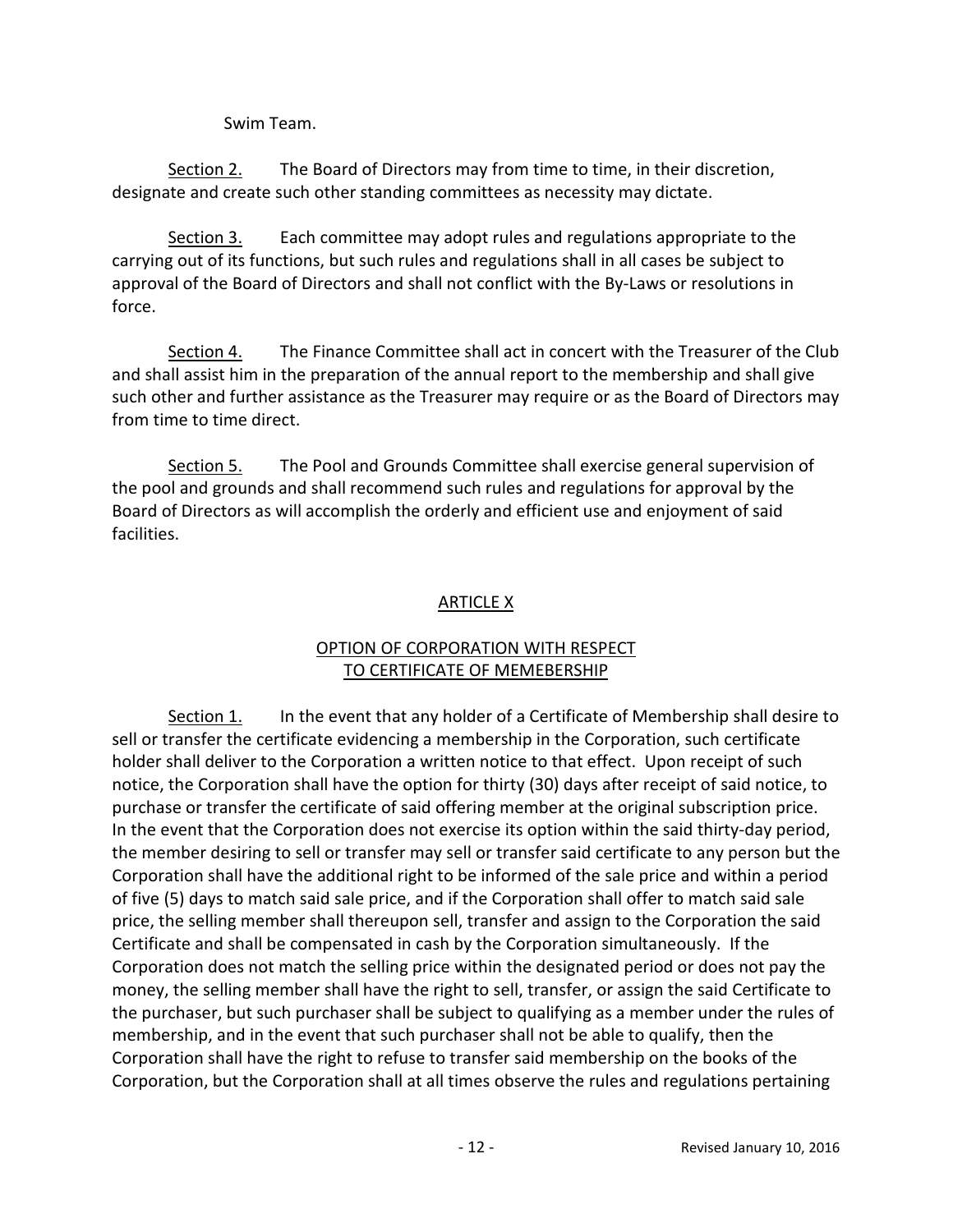to membership and shall not unreasonably refuse or delay to transfer a membership when all requirements have been met.

Section 2. In the event that any holder of a Certificate of Membership shall desire to gift or transfer the certificate evidencing a membership in the Corporation for no compensation, such certificate holder shall deliver to the Corporation a written notice to that effect. Upon receipt of such notice, the Corporation shall have the option for thirty (30) days after receipt of said notice, to purchase or transfer the certificate of said offering member at the original subscription price. In the event that the Corporation does not exercise its option within the said thirty-day period, the member desiring to gift or transfer for no compensation may transfer said certificate to any person subject to the completion of an application for membership and payment of an application fee as prescribed by the Board of Directors. Such transferee shall be subject to qualifying as a member under the rules of membership, and in the event that such transferee shall not be able to qualify, then the Corporation shall have the right to refuse to transfer said membership on the books of the Corporation, but the Corporation shall at all times observe the rules and regulations pertaining to membership and shall not unreasonably refuse or delay to transfer a membership when all requirements have been met.

Section 3. That each certificate representing participation in the Corporation shall have printed thereupon the following:

 "This certificate is issued subject to the option of the Corporation, the Farmington Glen Aquatic Club, Inc., to purchase said share represented hereby pursuant to the authority granted the Corporation in its Articles of Incorporation."

Section 4. As used in the Article, the term "Certificate holder" shall include the legal representative of a living or deceased certificate holder, his heirs or assigns, but no certificate shall be pledged or encumbered in any way without the express written permission of the Corporation, and failure to observe this provision shall at the discretion of the Board of Directors, result in a forfeiture of members.

Section 5. In the event that any member shall become insolvent or bankrupt or subject to the jurisdiction of any court or tribunal dealing with insolvency, receivership or bankruptcy, the right of the Corporation to exercise its option shall accrue immediately upon any administrative or judicial determination that the member is insolvent or bankrupt or is subject to receivership.

### ARTICLE XI

### AMENDMENTS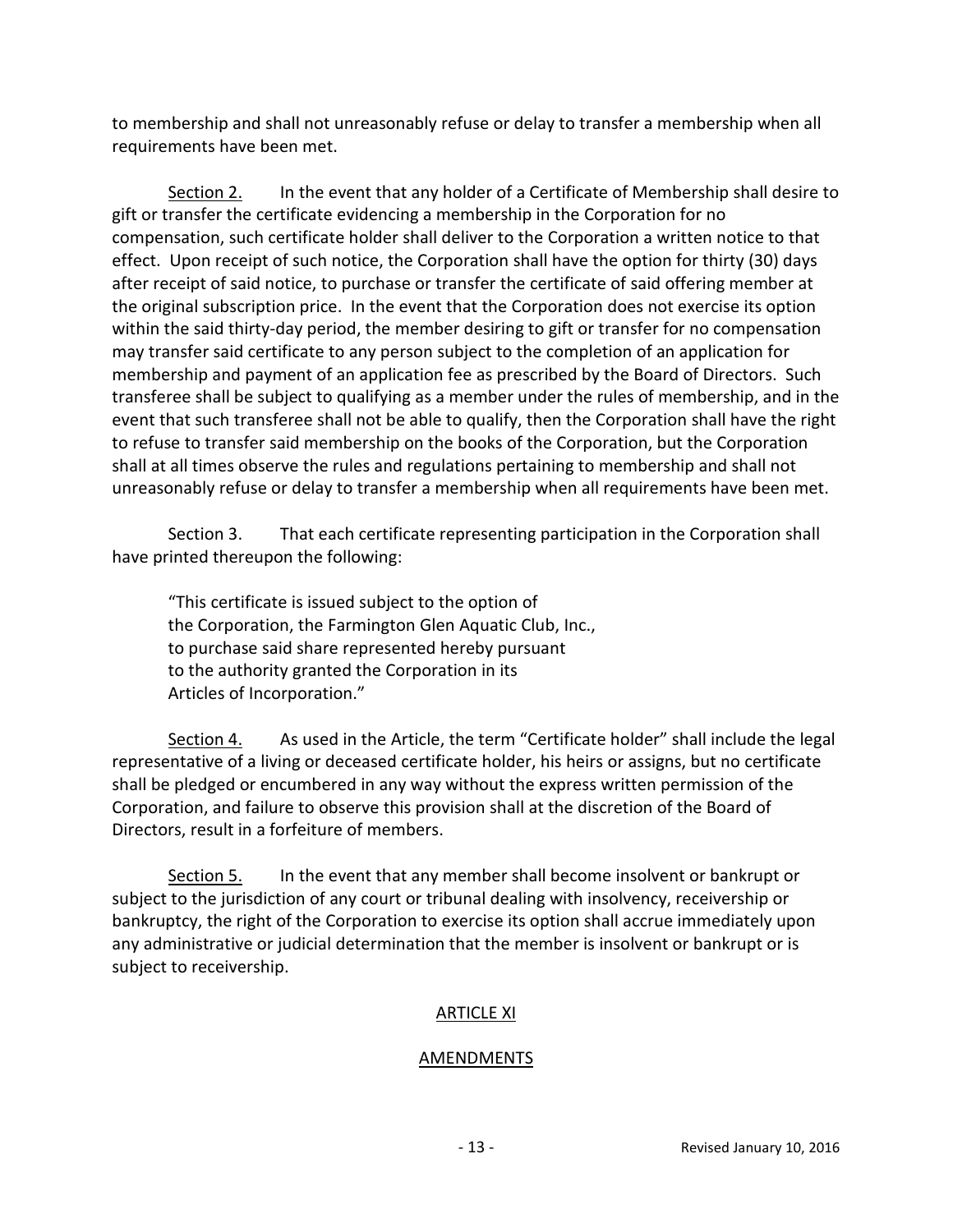Section 1. Amendments to the By-Laws may be made by a two-thirds vote of the Board of Directors at any regular or Exception meeting, or by two-thirds of the Class A members in good standing at any Annual or Special meeting, provided that notice of such amendment has been properly given in accordance with the By-Laws elsewhere provided herein.

## ARTICLE XII

#### MISCELLANEOUS

Section 1. The Corporation shall indemnify any Director or officer or duly authorized employee, agent of servant of the Corporation while within the scope of his duties or employment from any liability or suit to which he or she is made a party and from any liability incurred in the exercise of his duties or employment. The Board of Directors shall by resolution defend such person in any lawsuit or claim and the Corporation shall pay any damages which such person may sustain by reason of judgment in connection with the employment and duties hereinbefore recited. Such indemnification shall extend beyond the term of office or date of employment, provided that the act for which liability is sought to be imposed was performed during the term of such office or during the term of employment.

Section 2. In any controversy involving an interpretation of the By-Laws or of the Rules and Regulations of the Club, the decision of the Board of Directors as to the interpretation of such By-Laws and Rules and Regulations shall be final and binding.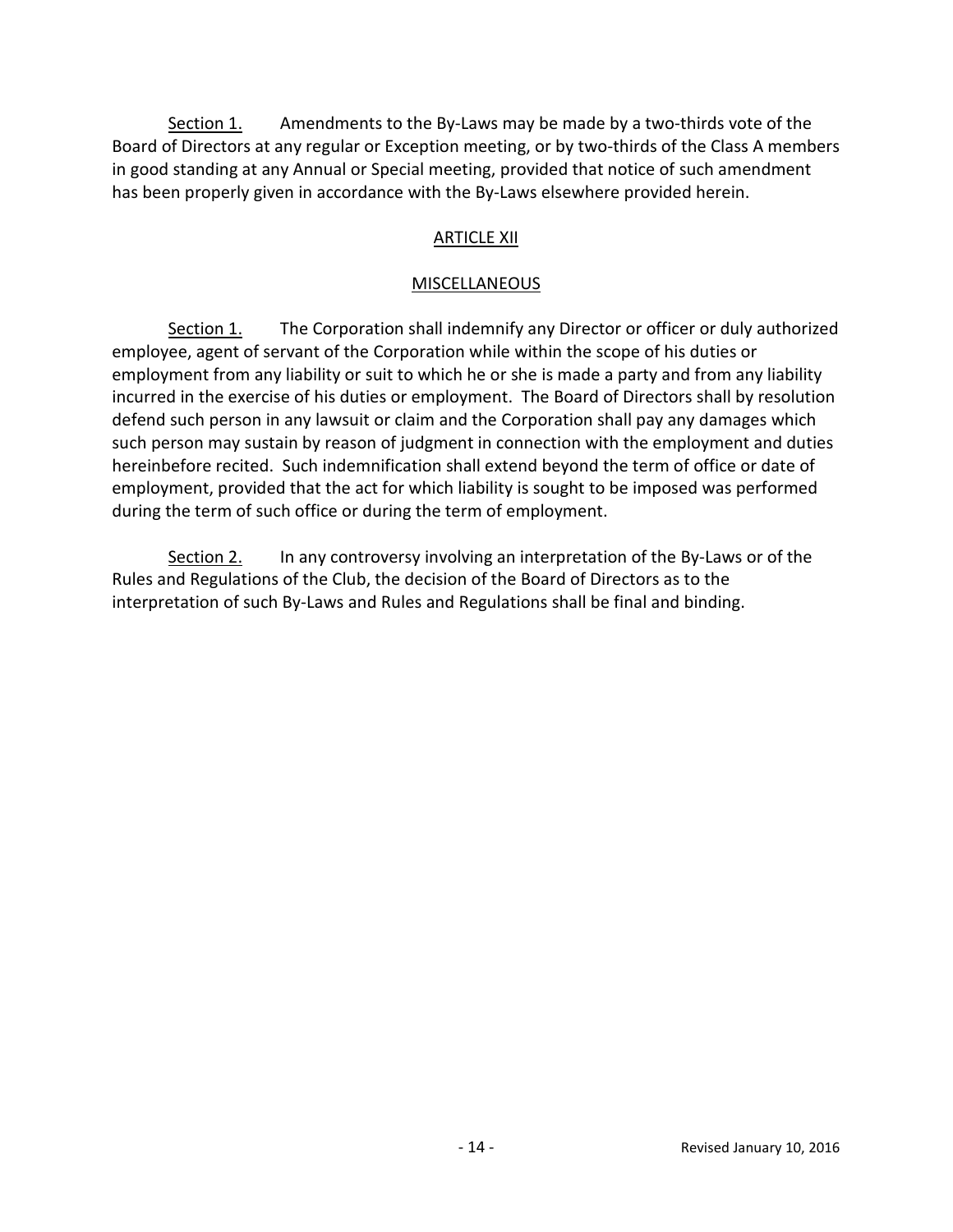# Amendments to By-Laws – History

# Effective February 23, 1965

| Article V, Membership,<br>Section 1             | Amended to eliminate su-section (c)                                                                                                                                                                                                                                                                                                                                                                                                                                                                                                                                                                                                                                                                                                                                                          |  |
|-------------------------------------------------|----------------------------------------------------------------------------------------------------------------------------------------------------------------------------------------------------------------------------------------------------------------------------------------------------------------------------------------------------------------------------------------------------------------------------------------------------------------------------------------------------------------------------------------------------------------------------------------------------------------------------------------------------------------------------------------------------------------------------------------------------------------------------------------------|--|
| Article VI, Meetings,<br>Section 1              | Amended to read as follows:<br>Section 1. The annual meeting of the corporation shall be held on the<br>first Tuesday or February, commencing in 1963, and on the same day<br>of each year thereafter, except that commencing in 1966, than<br>annual meeting shall be held on the first Tuesday of March, 1966, and<br>on the first Tuesday of March of each year thereafter. The first<br>annual meeting in 1962 shall be at such time and place as the Board<br>of Directors shall determine. Notice of such annual meeting shall be<br>given in writing to all members in good standing not less than thirty<br>(30) days before the scheduled time of such meeting, except the first<br>annual meeting in 1962, and ten (10) days notice of such meeting<br>shall be sufficient notice. |  |
| Article VII,<br>Subscriptions, Dues<br>and Fees | Amended to read:<br>Section 9. All dues, assessments and charges shall be exclusive of any<br>taxes, excise or otherwise, imposed by Federal, State or local<br>governments, which, if imposed, shall be paid by the Club and<br>collected from the individual members in the same manner as dues,<br>assessments and charges, and failure to pay such taxes shall<br>constitute a delinquency in the same manner as is hereinbefore<br>defined in Section 4 of this Article.                                                                                                                                                                                                                                                                                                                |  |
|                                                 | <b>Effective March 16, 1978</b>                                                                                                                                                                                                                                                                                                                                                                                                                                                                                                                                                                                                                                                                                                                                                              |  |
| Article VI, Section 1:                          | Delete from words "on the first" through the words "each year<br>thereafter." And substitute the words "during the fhird full week of<br>March."                                                                                                                                                                                                                                                                                                                                                                                                                                                                                                                                                                                                                                             |  |
| Article VI, Section 1:                          | Change "in good standing not less than thirty (30)" to read "not less<br>than ten $(10)$ ."                                                                                                                                                                                                                                                                                                                                                                                                                                                                                                                                                                                                                                                                                                  |  |
| <b>Effective February 28, 1980</b>              |                                                                                                                                                                                                                                                                                                                                                                                                                                                                                                                                                                                                                                                                                                                                                                                              |  |
| Article III, Section 4 (d)                      | Delete words "Recording" and "Corresponding Secretary."                                                                                                                                                                                                                                                                                                                                                                                                                                                                                                                                                                                                                                                                                                                                      |  |
| Article IV, Section 1:                          | Delete words "Recording" and "Corresponding Secretary: and leave<br>the word "Secretary".                                                                                                                                                                                                                                                                                                                                                                                                                                                                                                                                                                                                                                                                                                    |  |
| Article IV, Section 4:                          | Delete the word "Recording".                                                                                                                                                                                                                                                                                                                                                                                                                                                                                                                                                                                                                                                                                                                                                                 |  |
| Article IV, Section 5:                          | This section becomes Article IV, Section 4 Continued by deleting the<br>word "Corresponding"                                                                                                                                                                                                                                                                                                                                                                                                                                                                                                                                                                                                                                                                                                 |  |
| Article IV, Section 6:                          | Becomes Section 5.                                                                                                                                                                                                                                                                                                                                                                                                                                                                                                                                                                                                                                                                                                                                                                           |  |
| Article IV, Section 7:                          | Becomes Section 6.                                                                                                                                                                                                                                                                                                                                                                                                                                                                                                                                                                                                                                                                                                                                                                           |  |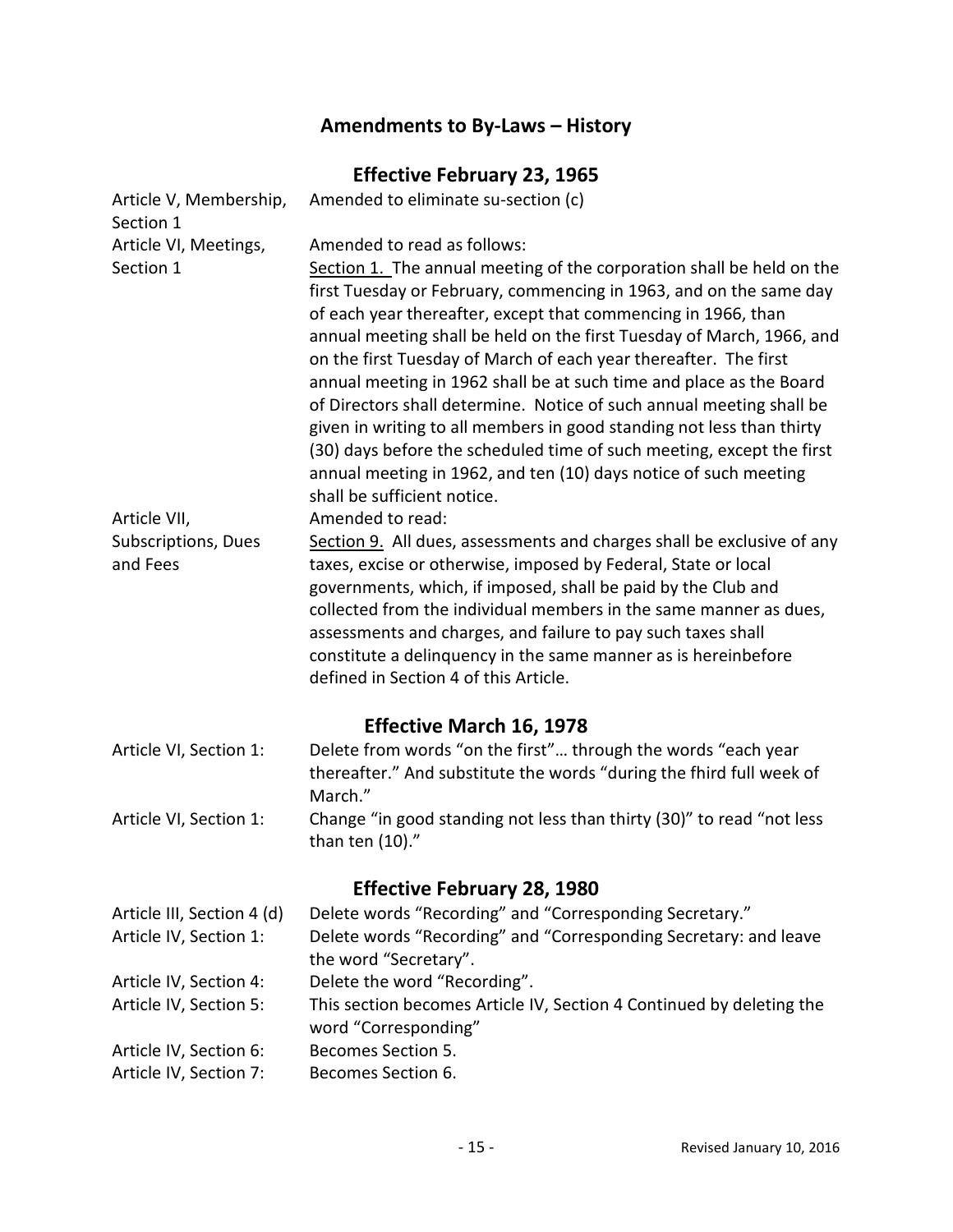| Article VII, Section 1:   | Change subscription price from (\$00) to (\$450) both in words and |
|---------------------------|--------------------------------------------------------------------|
|                           | numbers.                                                           |
| Article IX, Section 1 (e) | Delete "Public Relations" and substitute "Swim Team".              |

# Effective November 18, 2012

| Article III, Section 9                            | Change from "not less than five (5) members of the Board." to "not<br>less than a majority members of the Board."                                                                                                                                                                                                                                                                                                                                                                 |  |
|---------------------------------------------------|-----------------------------------------------------------------------------------------------------------------------------------------------------------------------------------------------------------------------------------------------------------------------------------------------------------------------------------------------------------------------------------------------------------------------------------------------------------------------------------|--|
| Article III, Section 10                           | Change from "A quorum  shall be five (5) members of the Board,<br>and if less than five (5) " to "A quorum shall be a majority of the<br>members of the Board, and if less than a majority"                                                                                                                                                                                                                                                                                       |  |
| Article V, Section 6                              | Change from "300 Class A memberships" to "360 Class A<br>memberships"                                                                                                                                                                                                                                                                                                                                                                                                             |  |
| Article VI, Section 1                             | Change from "The annual meeting of the Corporation shall be held<br>during the third full week of March." to "The annual meeting of the<br>Corporation shall be held during the third full week of March or at a<br>date so designated by the Board of Directors"                                                                                                                                                                                                                 |  |
| Article VII, Section 1<br>Article III, Section 13 | Change subscription price from \$450 to \$550 (words and numbers)<br>Add new section: A member may serve on the Board of Directors for<br>a maximum of two three year elected terms, after which time, the<br>member must remain off the Board of Directors for one year before<br>being elected again. If a member is appointed to the Board of<br>Directors to fill an unexpired term, the duration of that unexpired<br>term shall be in addition to the two three year years. |  |
| <b>Effective December 16, 2012</b>                |                                                                                                                                                                                                                                                                                                                                                                                                                                                                                   |  |
| Article III, Section 7                            | Change from "audit the books" to "Review the books", 2 places                                                                                                                                                                                                                                                                                                                                                                                                                     |  |
| <b>Effective January 5, 2014</b>                  |                                                                                                                                                                                                                                                                                                                                                                                                                                                                                   |  |
| Article I                                         | Added the following text: (the "Corporation" or "Club")                                                                                                                                                                                                                                                                                                                                                                                                                           |  |
| Article III (first                                | Modified bylaws to resolve ambiguity with respect to the different                                                                                                                                                                                                                                                                                                                                                                                                                |  |
| modification) and                                 | types of meetings that the Club and the Board of Directors can hold                                                                                                                                                                                                                                                                                                                                                                                                               |  |
| throughout                                        | by identifying that the Club can hold "Annual" or "Special" meetings<br>and the Board of Directors can hold "Regular" or "Exception"<br>meetings. Usage of these terms modified to ensure consistency<br>throughout the bylaws.                                                                                                                                                                                                                                                   |  |
| Article IV, Section 2 and                         | Added "or she" wherever the gender specific pronoun "he" is used                                                                                                                                                                                                                                                                                                                                                                                                                  |  |
| throughout                                        | throughout the bylaws to ensure gender neutrality.                                                                                                                                                                                                                                                                                                                                                                                                                                |  |
| Article IV, Section 2                             | Added language specifying that the President shall be responsible for<br>the submission of all required reports or filings with federal, state,<br>and local governmental entities.                                                                                                                                                                                                                                                                                               |  |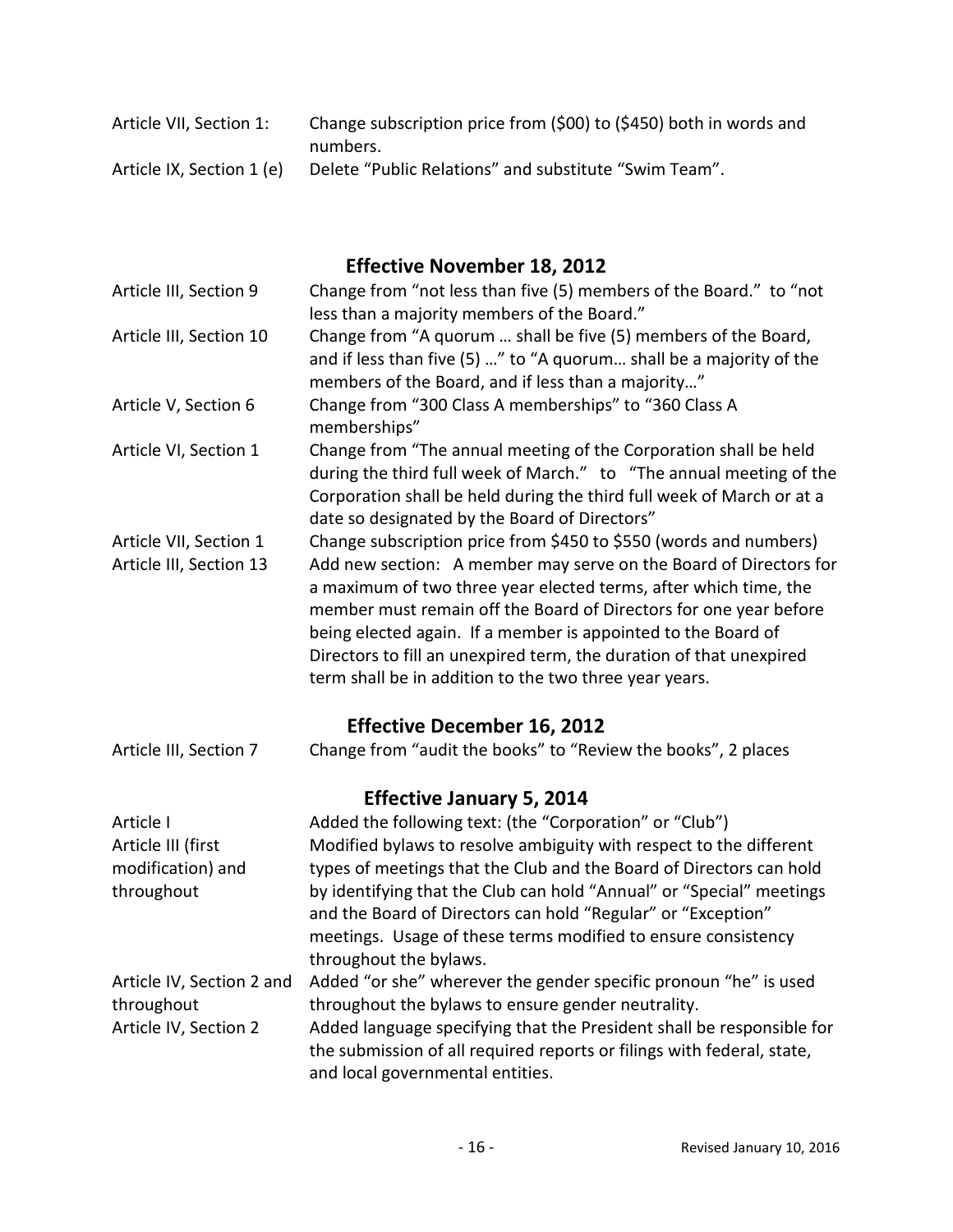| Article V, Section 1    | Changed the definition of a Class A membership from a husband and<br>wife and minor children to a household comprised of one or two<br>adults and minor children. Changed unmarried to adult in the<br>definition of Special member.                                 |
|-------------------------|----------------------------------------------------------------------------------------------------------------------------------------------------------------------------------------------------------------------------------------------------------------------|
| Article V, Section 1    | Made the following modifications to conform the definitions of<br>various classes of membership to the definition created as a result of<br>a 9/20/1987 Board resolution (text below shows removed<br>"strikethrough" language and inserted "[bracketed]" language): |
|                         | [Special] Associate shall be an adult person living in the household of<br>a Class A member.                                                                                                                                                                         |
|                         | [Associate members are former Class A members that meet the<br>following requirements:                                                                                                                                                                               |
|                         | 1) Such member must have been a Class A member for not<br>less than 10 years and currently living alone.                                                                                                                                                             |
|                         | 2) Such member must have surrendered their Certificate of<br>Membership to the Club for a full refund of bond fees.<br>3) Such member must pay annual dues equal to $\frac{1}{2}$ the annual                                                                         |
| Article V, Section 2    | dues of Class A members.]<br>Changed "Associate" to "Special." Changed family to household.<br>Added "also" to last sentence to correct typographical error.                                                                                                         |
| Article V, Section 3    | In the second paragraph, added all text following the word<br>"gentleman."                                                                                                                                                                                           |
| Article V, Section 3    | In third paragraph, added language allowing any member of the<br>Board of Directors and the Pool Manager the authority to suspend<br>pool privileges for a violation of the Rules and Regulations.                                                                   |
| Article V, Section 7    | Entire Section added.                                                                                                                                                                                                                                                |
| Article V, Section 8    | Entire Section added. Note that these requirements were approved<br>by the Board of Directors per the 9/20/1987 resolution.                                                                                                                                          |
| Article V, Section 9    | Entire Section added.                                                                                                                                                                                                                                                |
| Article VII, Section 1  | Added the word "or" in the first sentence to correct typographical<br>error.                                                                                                                                                                                         |
| Article VII, Section 3  | Added language permitting the Board of Directors to levy a special<br>assessment upon a unanimous vote of the Board of Directors.                                                                                                                                    |
| Article VII, Section 10 | Added the text "full dues if the Club is successful in selling their<br>membership before the opening of the Club for the current season,<br>or" to the section.                                                                                                     |
| Article IX, Section 5   | Changed the language that indicated that the Pool and Grounds<br>Committee shall adopt the rules and regulations to indicate the<br>Committed shall recommend rules for approval by the Board of<br>Directors.                                                       |
| Article X, Section 2    | Inserted new Section 2 into Article X, renumbered all Sections<br>following Section 2. This sections permits gifting of memberships.                                                                                                                                 |